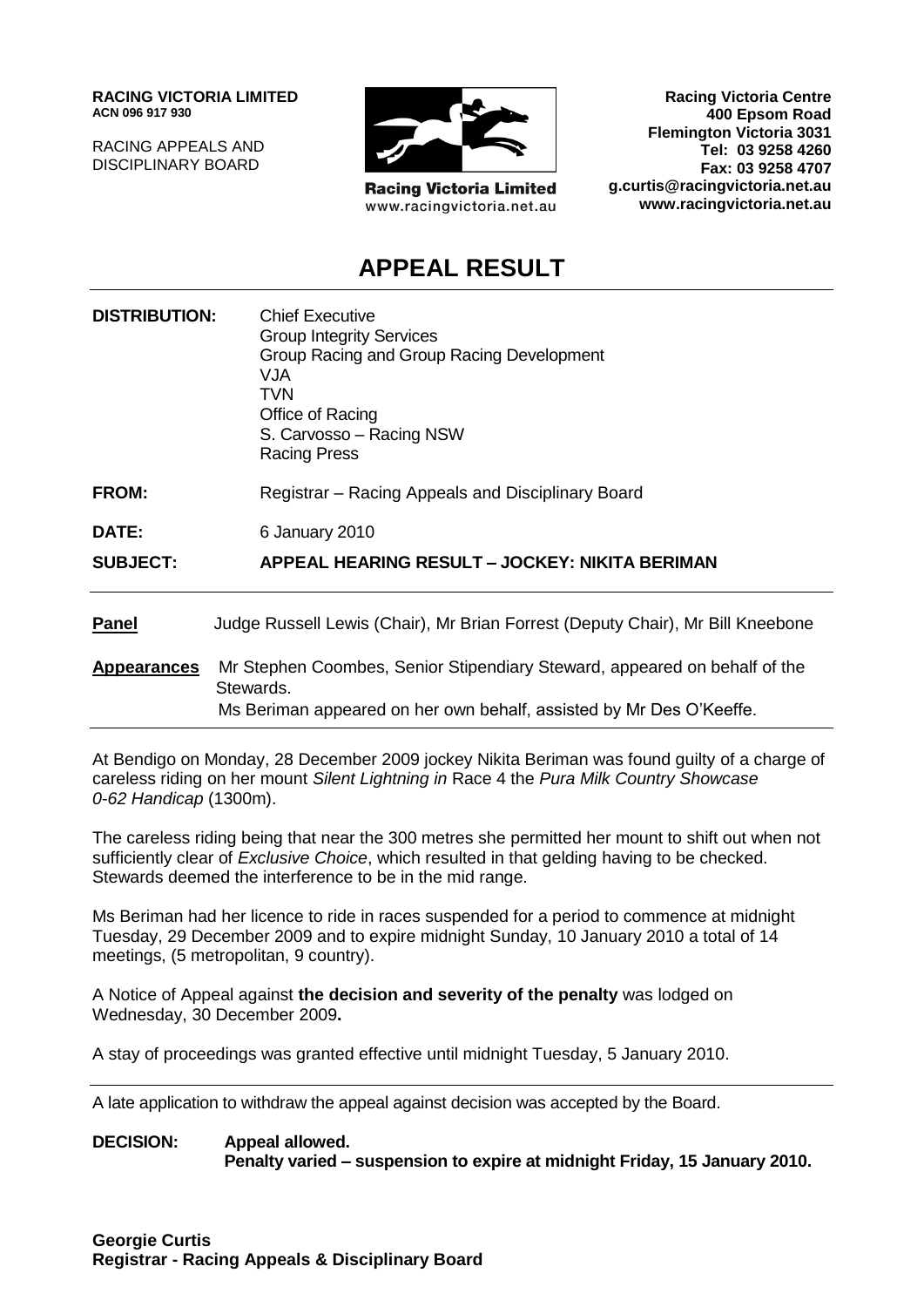# **TRANSCRIPT OF PROCEEDINGS**

## **RACING APPEALS AND DISCIPLINARY BOARD**

\_\_\_\_\_\_\_\_\_\_\_\_\_\_\_\_\_\_\_\_\_\_\_\_\_\_\_\_\_\_\_\_\_\_\_\_\_\_\_\_\_\_\_\_\_\_\_\_\_\_\_\_\_\_\_\_\_\_\_\_\_\_\_

**HIS HONOUR JUDGE R.P.L. LEWIS, Chairman MR B. FORREST, Deputy Chairman MR B. KNIGHTS**

#### **EXTRACT OF PROCEEDINGS**

**DECISION**

## **JOCKEY: NIKITA BERIMAN**

#### **MELBOURNE**

## **WEDNESDAY, 6 JANUARY 2010**

MR S. COOMBES appeared on behalf of the Stewards

MS N. BERIMAN appeared on her own behalf, assisted by MR D. O'KEEFFE